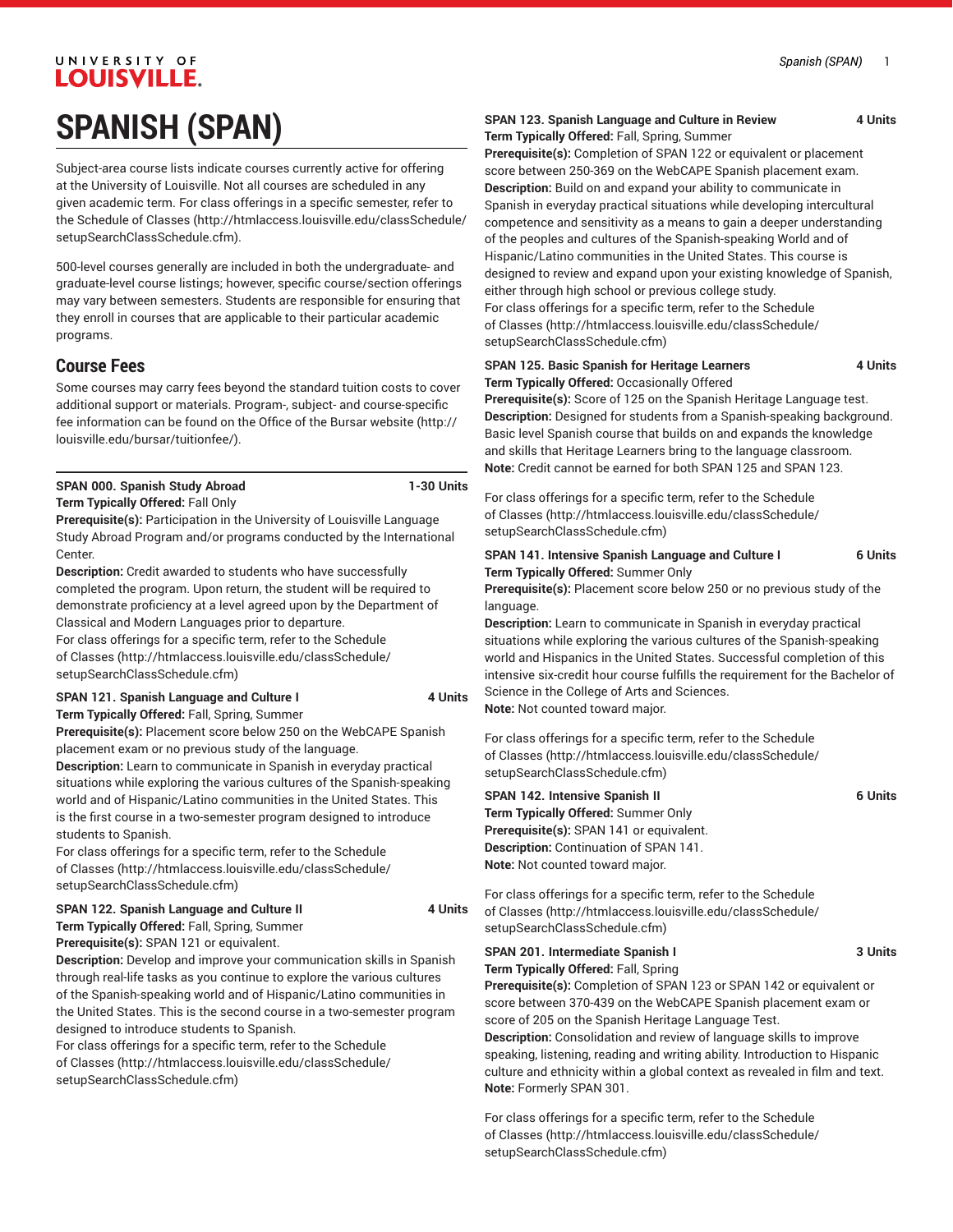# UNIVERSITY OF

| LUUISVILLE.                                                                                                                                                                                                                                                                                                                                                                                       |                                                                                                                                                                                                                                                                                                                                                                                                                    |
|---------------------------------------------------------------------------------------------------------------------------------------------------------------------------------------------------------------------------------------------------------------------------------------------------------------------------------------------------------------------------------------------------|--------------------------------------------------------------------------------------------------------------------------------------------------------------------------------------------------------------------------------------------------------------------------------------------------------------------------------------------------------------------------------------------------------------------|
| SPAN 202. Intermediate Spanish II<br>3 Units<br>Term Typically Offered: Fall, Spring<br>Prerequisite(s): SPAN 201.<br>Description: Continuation of SPAN 201.<br>For class offerings for a specific term, refer to the Schedule<br>of Classes (http://htmlaccess.louisville.edu/classSchedule/<br>setupSearchClassSchedule.cfm)                                                                    | SPAN 310. Readings and Writing in Spanish I<br>3 Units<br>Term Typically Offered: Fall, Spring<br>Prerequisite(s): SPAN 202 or placement score of 440-650.<br>Description: Readings from texts that discuss or embody Hispanic<br>culture, and writing based on those readings.<br>Note: Completion of or enrollment in SPAN 305 is recommended.<br>For class offerings for a specific term, refer to the Schedule |
| SPAN 205. Intensive Intermediate Spanish for Heritage Learners 6 Units<br>Prerequisite(s): Completion of SPAN 125 or score of 205 on the Spanish<br>Heritage Language Test.                                                                                                                                                                                                                       | of Classes (http://htmlaccess.louisville.edu/classSchedule/<br>setupSearchClassSchedule.cfm)                                                                                                                                                                                                                                                                                                                       |
| Description: Designed for students from a Spanish-speaking background.<br>An intensive intermediate level course that provides heritage learners<br>with the opportunity to expand their proficiency for language use in a<br>wide variety of situations.<br>Note: Credit cannot be earned for SPAN 205 and SPAN 201.                                                                             | SPAN 311. Cultural Readings and Writing in Spanish II<br>3 Units<br>Term Typically Offered: Fall, Spring<br>Prerequisite(s): SPAN 305 and SPAN 310.<br>Description: Readings from texts that discuss or embody Hispanic<br>culture, and writing based on those readings.<br>Note: Continuation of SPAN 310.                                                                                                        |
| For class offerings for a specific term, refer to the Schedule<br>of Classes (http://htmlaccess.louisville.edu/classSchedule/<br>setupSearchClassSchedule.cfm)                                                                                                                                                                                                                                    | For class offerings for a specific term, refer to the Schedule<br>of Classes (http://htmlaccess.louisville.edu/classSchedule/<br>setupSearchClassSchedule.cfm)                                                                                                                                                                                                                                                     |
| 3 Units<br>SPAN 260. Cultures of Latin America - AH, D2<br>Term Typically Offered: Fall Only<br>Description: A general introduction, taught in English, to the culture, art<br>and history of Spanish-speaking Latin America.<br>Note: Cross-listed with ML 260.<br>For class offerings for a specific term, refer to the Schedule<br>of Classes (http://htmlaccess.louisville.edu/classSchedule/ | SPAN 313. Special Topics in Spanish Culture, Literature and Linguistics<br>3 Units<br>Term Typically Offered: Occasionally Offered<br>Prerequisite(s): SPAN 305 and SPAN 310 or SPAN 325 or SPAN 335.<br>Description: Explore an aspect of the literature, culture, media and/<br>or language of the Spanish-speaking world and/or of Hispanic/Latino<br>communities in the United States                          |
| setupSearchClassSchedule.cfm)<br>SPAN 261. Cultures of Spain - D2, AH<br>3 Units<br>Term Typically Offered: Occasionally Offered<br>Description: Explore the cultures, artistic traditions and history of Spain<br>through the interdisciplinary lens of cultural studies. Taught in English.                                                                                                     | Note: May be repeated once for credit.<br>For class offerings for a specific term, refer to the Schedule<br>of Classes (http://htmlaccess.louisville.edu/classSchedule/<br>setupSearchClassSchedule.cfm)                                                                                                                                                                                                           |
| Note: Cross-listed with M L 261.<br>For class offerings for a specific term, refer to the Schedule<br>of Classes (http://htmlaccess.louisville.edu/classSchedule/<br>setupSearchClassSchedule.cfm)                                                                                                                                                                                                | SPAN 314. Introduction to Afro-Caribbean Culture<br>3 Units<br>Term Typically Offered: Spring Even Years<br>Prerequisite(s): SPAN 305 and SPAN 310 or SPAN 325 or SPAN 335.<br>Description: Explore the history of Black identity in the Spanish-Speaking<br>Caribbean through history, music, poetry, and prose in the twentieth                                                                                  |
| SPAN 301. Spanish Pronunciation<br>3 Units<br>Term Typically Offered: Fall Only<br>Prerequisite(s): SPAN 202 Improve your accent in Spanish! Learn<br>phonetic skills and engage in intensive pronunciation practice to increase                                                                                                                                                                  | century.<br>For class offerings for a specific term, refer to the Schedule<br>of Classes (http://htmlaccess.louisville.edu/classSchedule/<br>setupSearchClassSchedule.cfm)                                                                                                                                                                                                                                         |
| self-confidence and phonetic accuracy in speaking Spanish.<br><b>Description:</b><br>Note: Enrollment limited to majors and minors in the Spanish as a second<br>language sequence.                                                                                                                                                                                                               | SPAN 320. Spanish Conversation in the Community<br>3 Units<br>Term Typically Offered: Occasionally Offered<br>Prerequisite(s): SPAN 305 and SPAN 310.<br>Description: Intensive practice of spoken Spanish in class and in the<br>community. Fifteen hours of service learning outside of class required.                                                                                                          |
| For class offerings for a specific term, refer to the Schedule<br>of Classes (http://htmlaccess.louisville.edu/classSchedule/<br>setupSearchClassSchedule.cfm)                                                                                                                                                                                                                                    | Course Attribute(s): CBL - This course includes Community-Based<br>Learning (CBL). Students will engage in a community experience or<br>project with an external partner in order to enhance understanding and                                                                                                                                                                                                     |
| SPAN 305. Spanish Grammar in Context<br>3 Units<br>Term Typically Offered: Fall, Spring<br>Prerequisite(s): SPAN 202 or placement score of 440-650.<br>Description: Explore Spanish grammar through a variety of contexts,<br>with a specific emphasis on major challenges and areas of contrast with<br>English. Gain a greater understanding of key aspects of Spanish grammar                  | application of academic content.<br>For class offerings for a specific term, refer to the Schedule<br>of Classes (http://htmlaccess.louisville.edu/classSchedule/<br>setupSearchClassSchedule.cfm)<br>SPAN 321. Communication and Conversation in Spanish<br>3 Units                                                                                                                                               |
| in order to strengthen your written and oral language skills.<br>For class offerings for a specific term, refer to the Schedule<br>of Classes (http://htmlaccess.louisville.edu/classSchedule/                                                                                                                                                                                                    | Term Typically Offered: Fall, Spring, Summer<br>Prerequisite(s): SPAN 305 and SPAN 310.<br>Description: Intensive practice of spoken Spanish.                                                                                                                                                                                                                                                                      |

[setupSearchClassSchedule.cfm\)](http://htmlaccess.louisville.edu/classSchedule/setupSearchClassSchedule.cfm)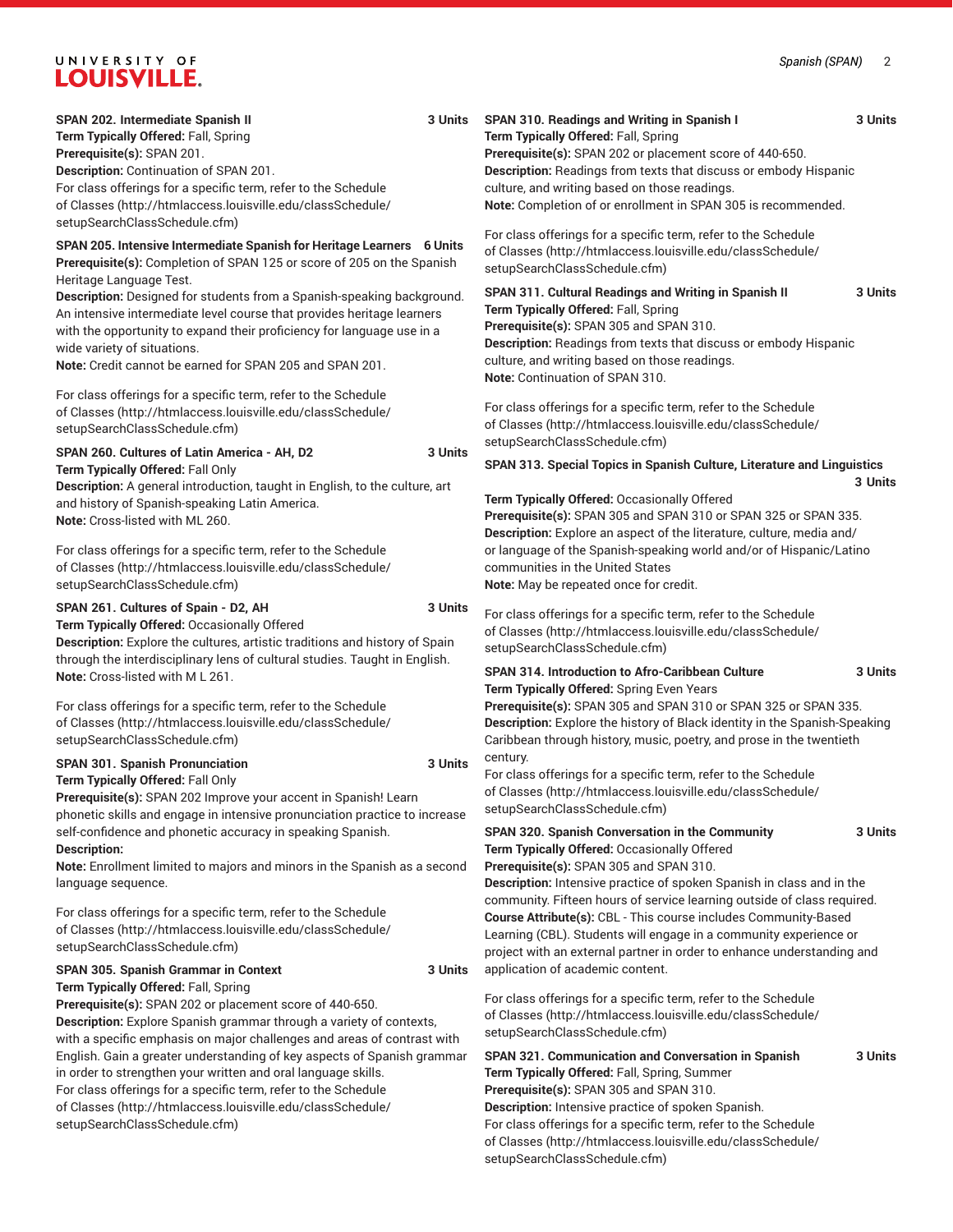# UNIVERSITY OF **LOUISVILLE.**

**Term Typically Offered:** Fall, Spring

**Prerequisite(s):** SPAN 305 and SPAN 310 or completion of SPAN 325 or SPAN 335 Learn how to use business vocabulary, write correspondence, analyze current business practice, and recognize global business regulations and standards.

**Description:** Broaden your cultural, political, and historical understanding of factors affecting business and global transactions in Spanish-speaking countries.

For class offerings for a specific term, refer to the [Schedule](http://htmlaccess.louisville.edu/classSchedule/setupSearchClassSchedule.cfm) [of Classes \(http://htmlaccess.louisville.edu/classSchedule/](http://htmlaccess.louisville.edu/classSchedule/setupSearchClassSchedule.cfm) [setupSearchClassSchedule.cfm\)](http://htmlaccess.louisville.edu/classSchedule/setupSearchClassSchedule.cfm)

#### **SPAN 325. Bridging Linguistic Registers for Heritage Learners of Spanish 3 Units**

#### **Term Typically Offered:** Fall Only

**Prerequisite(s):** Completion of SPAN 205 or score of 325 on the Spanish Heritage Language Test.

**Description:** Designed to expose heritage learners of Spanish to the functional structures of language and the wide varieties of linguistic register as means of further developing communicative skills in Spanish. **Note:** Credit cannot be earned for SPAN 325 and SPAN 305 or SPAN 321.

For class offerings for a specific term, refer to the [Schedule](http://htmlaccess.louisville.edu/classSchedule/setupSearchClassSchedule.cfm) [of Classes \(http://htmlaccess.louisville.edu/classSchedule/](http://htmlaccess.louisville.edu/classSchedule/setupSearchClassSchedule.cfm) [setupSearchClassSchedule.cfm\)](http://htmlaccess.louisville.edu/classSchedule/setupSearchClassSchedule.cfm)

**SPAN 335. Advanced Spanish for Heritage Learners 3 Units Term Typically Offered:** Occasionally Offered

**Prerequisite(s):** Completion of SPAN 205 or score of 325 on the Spanish Heritage Language Test.

**Description:** Designed to continue development of writing, reading, and critical thinking skills of Heritage Learners.

**Note:** Credit cannot be earned for SPAN 335 and SPAN 310 or SPAN 311.

For class offerings for a specific term, refer to the [Schedule](http://htmlaccess.louisville.edu/classSchedule/setupSearchClassSchedule.cfm) [of Classes \(http://htmlaccess.louisville.edu/classSchedule/](http://htmlaccess.louisville.edu/classSchedule/setupSearchClassSchedule.cfm) [setupSearchClassSchedule.cfm\)](http://htmlaccess.louisville.edu/classSchedule/setupSearchClassSchedule.cfm)

#### **SPAN 401. Foundations of Spanish Civilization 3 Units Term Typically Offered:** Spring Only

**Prerequisite(s):** SPAN 311 and SPAN 321; or SPAN 325 and SPAN 335; or score of 400 on the Spanish Heritage Language Test.

**Description:** Survey of Spanish civilization from prehistory to the rise of the Spanish empire, with special emphasis on the multicultural environment of medieval Iberia.

For class offerings for a specific term, refer to the [Schedule](http://htmlaccess.louisville.edu/classSchedule/setupSearchClassSchedule.cfm) [of Classes \(http://htmlaccess.louisville.edu/classSchedule/](http://htmlaccess.louisville.edu/classSchedule/setupSearchClassSchedule.cfm) [setupSearchClassSchedule.cfm\)](http://htmlaccess.louisville.edu/classSchedule/setupSearchClassSchedule.cfm)

#### **SPAN 402. Cultural and Literary Perspectives on Modern Spain 3 Units Term Typically Offered:** Fall Only

**Prerequisite(s):** SPAN 311 and SPAN 321; or SPAN 325 and SPAN 335; or score of 400 on the Spanish Heritage Language Test.

**Description:** Study of salient characteristics of modern Spanish culture and key literary movements and authors from the 17th century to the present.

For class offerings for a specific term, refer to the [Schedule](http://htmlaccess.louisville.edu/classSchedule/setupSearchClassSchedule.cfm) [of Classes \(http://htmlaccess.louisville.edu/classSchedule/](http://htmlaccess.louisville.edu/classSchedule/setupSearchClassSchedule.cfm) [setupSearchClassSchedule.cfm\)](http://htmlaccess.louisville.edu/classSchedule/setupSearchClassSchedule.cfm)

#### **SPAN 403. Foundations of Latin American Nations and Identities 3 Units Term Typically Offered:** Fall Only

**Prerequisite(s):** SPAN 311 and SPAN 321; or SPAN 325 and SPAN 335; or score of 400 on the Spanish Heritage Language Test.

**Description:** Development of Latin American culture, arts and literature from the Colonial Period through the 19th century.

For class offerings for a specific term, refer to the [Schedule](http://htmlaccess.louisville.edu/classSchedule/setupSearchClassSchedule.cfm)

[of Classes](http://htmlaccess.louisville.edu/classSchedule/setupSearchClassSchedule.cfm) ([http://htmlaccess.louisville.edu/classSchedule/](http://htmlaccess.louisville.edu/classSchedule/setupSearchClassSchedule.cfm) [setupSearchClassSchedule.cfm\)](http://htmlaccess.louisville.edu/classSchedule/setupSearchClassSchedule.cfm)

#### **SPAN 404. Cultural and Literary Perspectives on Modern Latin America 3 Units**

#### **Term Typically Offered:** Spring Only

**Prerequisite(s):** SPAN 311 and SPAN 321; or SPAN 325 and SPAN 335; or score of 400 on the Spanish Heritage Language Test.

**Description:** Study of the development of Latin American culture, arts, and literature from the 20th century to the present. For class offerings for a specific term, refer to the [Schedule](http://htmlaccess.louisville.edu/classSchedule/setupSearchClassSchedule.cfm) [of Classes](http://htmlaccess.louisville.edu/classSchedule/setupSearchClassSchedule.cfm) ([http://htmlaccess.louisville.edu/classSchedule/](http://htmlaccess.louisville.edu/classSchedule/setupSearchClassSchedule.cfm)

[setupSearchClassSchedule.cfm\)](http://htmlaccess.louisville.edu/classSchedule/setupSearchClassSchedule.cfm)

#### **SPAN 405. Introduction to Literary Analysis 3 Units Term Typically Offered:** Fall, Spring

**Prerequisite(s):** SPAN 311 and SPAN 321; or SPAN 325 and SPAN 335; or score of 400 on the Spanish Heritage Language Test. **Description:** The basic tools of textual analysis. Development of the

ability to discuss literature in a critical manner through the study of its three most representative genres: fiction, poetry and drama. An introduction to basic theoretical approaches to literary texts and the technical terminology needed to articulate textual responses. For class offerings for a specific term, refer to the [Schedule](http://htmlaccess.louisville.edu/classSchedule/setupSearchClassSchedule.cfm) [of Classes](http://htmlaccess.louisville.edu/classSchedule/setupSearchClassSchedule.cfm) ([http://htmlaccess.louisville.edu/classSchedule/](http://htmlaccess.louisville.edu/classSchedule/setupSearchClassSchedule.cfm) [setupSearchClassSchedule.cfm\)](http://htmlaccess.louisville.edu/classSchedule/setupSearchClassSchedule.cfm)

#### **SPAN 422. Spanish Phonetics 3 Units**

#### **Term Typically Offered:** Spring Only

**Prerequisite(s):** SPAN 311 and SPAN 321; and one 400-level course in Spanish (or concurrently).

**Description:** Critical examination of articulatory phonetics and phonological processes with special emphasis on Spanish/English contrastive analysis. Introductory analysis of and practice in the Spanish sound system.

For class offerings for a specific term, refer to the [Schedule](http://htmlaccess.louisville.edu/classSchedule/setupSearchClassSchedule.cfm) [of Classes](http://htmlaccess.louisville.edu/classSchedule/setupSearchClassSchedule.cfm) ([http://htmlaccess.louisville.edu/classSchedule/](http://htmlaccess.louisville.edu/classSchedule/setupSearchClassSchedule.cfm) [setupSearchClassSchedule.cfm\)](http://htmlaccess.louisville.edu/classSchedule/setupSearchClassSchedule.cfm)

#### **SPAN 440. Community Internship 1-3 Units**

**Term Typically Offered:** Fall, Spring, Summer

**Prerequisite(s):** SPAN 311 and SPAN 321, and permission of instructor. **Description:** An individually arranged internship that allows majors and minors to practice their language skills while enhancing their knowledge of culture as well as practical and critical thinking skills. Students work for a total of 80 approved hours per semester and complete accompanying academic work.

**Course Attribute(s):** CBL - This course includes Community-Based Learning (CBL). Students will engage in a community experience or project with an external partner in order to enhance understanding and application of academic content.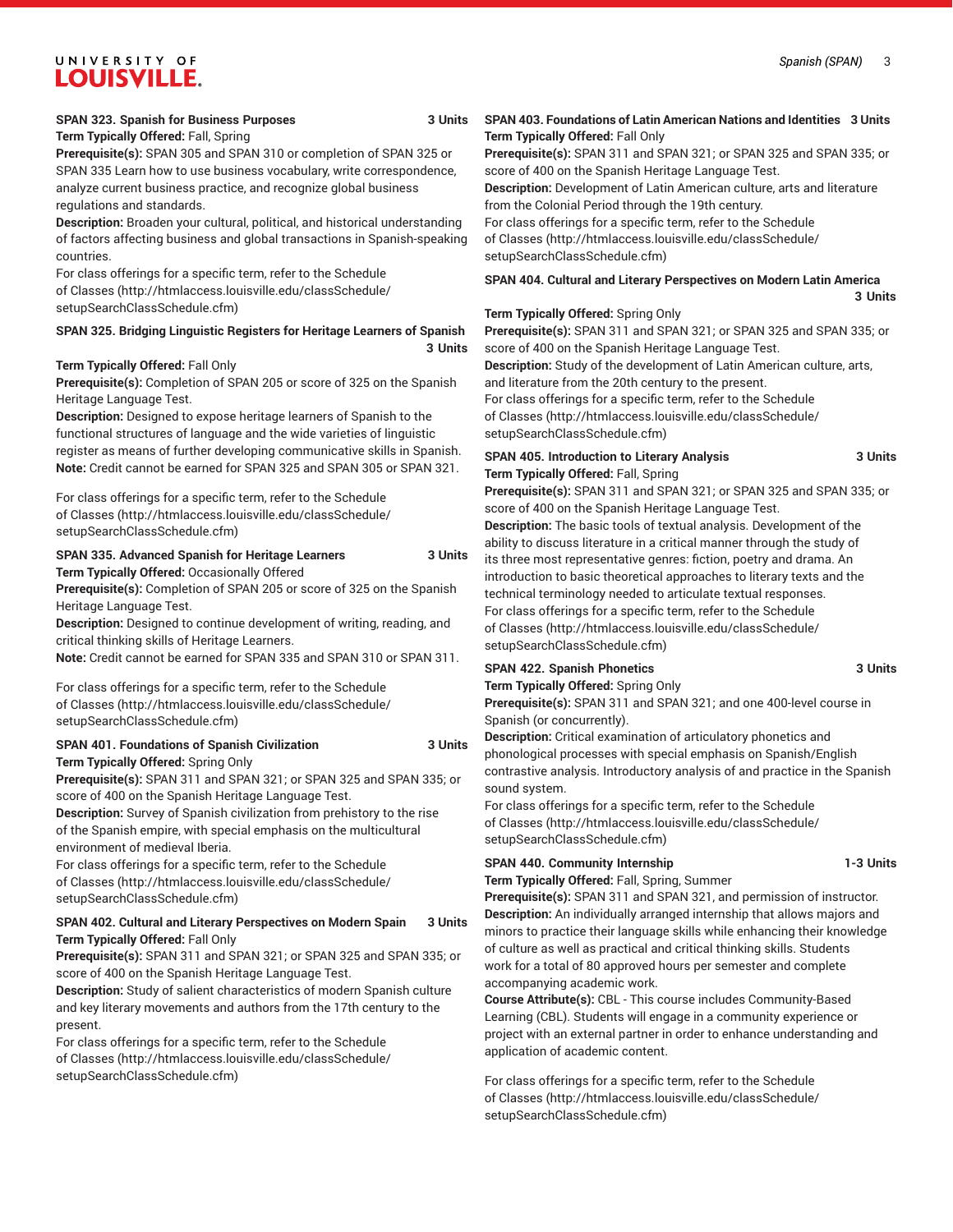#### *Spanish (SPAN)* 4

# UNIVERSITY OF **LOUISVILLE.**

| SPAN 460. Advanced Spanish Skills Through Translation - WR<br>3 Units<br>Term Typically Offered: Occasionally Offered<br>Prerequisite(s): SPAN 311 and SPAN 321; and 6 hours at the 400 level in<br>Spanish.<br>Description: Advanced oral and written skills in Spanish, with emphasis                                                                                                                                                                                                                                                                                                                                                                                                                                                                                                                                                                                                                                                                                                                                                                                                                                                                                                                                               | SPAN 500. Spanish Study Abroad<br>1-15 Units<br>Prerequisite(s): Membership in a University of Louisville Language Study<br>Abroad Program or a program approved by the department.<br>Description: Credit awarded upon demonstration of successful<br>completion of program undertaken with prior approval of the department,<br>including a paper or project and an oral or written examination in the<br>language and culture, administered under the supervision of a faculty<br>member.<br>For class offerings for a specific term, refer to the Schedule<br>of Classes (http://htmlaccess.louisville.edu/classSchedule/<br>setupSearchClassSchedule.cfm) |
|---------------------------------------------------------------------------------------------------------------------------------------------------------------------------------------------------------------------------------------------------------------------------------------------------------------------------------------------------------------------------------------------------------------------------------------------------------------------------------------------------------------------------------------------------------------------------------------------------------------------------------------------------------------------------------------------------------------------------------------------------------------------------------------------------------------------------------------------------------------------------------------------------------------------------------------------------------------------------------------------------------------------------------------------------------------------------------------------------------------------------------------------------------------------------------------------------------------------------------------|----------------------------------------------------------------------------------------------------------------------------------------------------------------------------------------------------------------------------------------------------------------------------------------------------------------------------------------------------------------------------------------------------------------------------------------------------------------------------------------------------------------------------------------------------------------------------------------------------------------------------------------------------------------|
| on the translation of a wide variety of texts.<br>Note: Approved for the Arts & Sciences upper-level requirement in written<br>communication (WR).<br>For class offerings for a specific term, refer to the Schedule                                                                                                                                                                                                                                                                                                                                                                                                                                                                                                                                                                                                                                                                                                                                                                                                                                                                                                                                                                                                                  |                                                                                                                                                                                                                                                                                                                                                                                                                                                                                                                                                                                                                                                                |
| of Classes (http://htmlaccess.louisville.edu/classSchedule/<br>setupSearchClassSchedule.cfm)                                                                                                                                                                                                                                                                                                                                                                                                                                                                                                                                                                                                                                                                                                                                                                                                                                                                                                                                                                                                                                                                                                                                          |                                                                                                                                                                                                                                                                                                                                                                                                                                                                                                                                                                                                                                                                |
| SPAN 490. Spanish Capstone Seminar - WR, CUE<br>3 Units<br>Term Typically Offered: Fall, Spring<br>Prerequisite(s): Senior standing and completion of 6 hours in Spanish at<br>the 400 level or above.<br>Description: In-depth examination of an area of Hispanic<br>Studies Approved for the Arts and Sciences upper-level requirement in                                                                                                                                                                                                                                                                                                                                                                                                                                                                                                                                                                                                                                                                                                                                                                                                                                                                                           | SPAN 511. Studies in Spanish Medieval Literature<br>3 Units<br>Prerequisite(s): SPAN 311, SPAN 321, SPAN 400.<br>Description: Special studies in the original language of selected works<br>from the medieval period.<br>For class offerings for a specific term, refer to the Schedule<br>of Classes (http://htmlaccess.louisville.edu/classSchedule/<br>setupSearchClassSchedule.cfm)                                                                                                                                                                                                                                                                        |
| written communication (WR).<br>Note: Restricted to students with a major in the department.<br>Course Attribute(s): CUE - This course fulfills the Culminating<br>Undergraduate Experience (CUE) requirement for certain degree<br>programs. CUE courses are advanced-level courses intended for majors<br>with at least 90 earned credits/senior-level status., CBL - This course<br>includes Community-Based Learning (CBL). Students will engage in a<br>community experience or project with an external partner in order to<br>enhance understanding and application of academic content.<br>For class offerings for a specific term, refer to the Schedule<br>of Classes (http://htmlaccess.louisville.edu/classSchedule/<br>setupSearchClassSchedule.cfm)<br>SPAN 491. Undergraduate Research - WR<br>3 Units<br>Term Typically Offered: Occasionally Offered<br>Prerequisite(s): Senior standing and faculty consent.<br>Description: An intensive examination of a topical area in Hispanic<br>Studies undertaken with a designated faculty advisor.<br>Note: Approved for the Arts and Sciences upper-level requirement in<br>written communication (WR).<br>For class offerings for a specific term, refer to the Schedule | SPAN 513. Studies in Spanish Golden Age Literature<br>3 Units<br>Prerequisite(s): SPAN 311, SPAN 321, SPAN 400.<br>Description: Intensive study of significant works of the Spanish Golden<br>Age.<br>For class offerings for a specific term, refer to the Schedule<br>of Classes (http://htmlaccess.louisville.edu/classSchedule/<br>setupSearchClassSchedule.cfm)                                                                                                                                                                                                                                                                                           |
|                                                                                                                                                                                                                                                                                                                                                                                                                                                                                                                                                                                                                                                                                                                                                                                                                                                                                                                                                                                                                                                                                                                                                                                                                                       | SPAN 516. Literary Influences in Nineteenth-Century Spanish<br>3 Units<br>Prerequisite(s): SPAN 311, SPAN 321, SPAN 400.<br>Description: Study of significant writers of the Spanish Romantic,<br>Realistic, and Naturalistic periods.<br>For class offerings for a specific term, refer to the Schedule<br>of Classes (http://htmlaccess.louisville.edu/classSchedule/<br>setupSearchClassSchedule.cfm)                                                                                                                                                                                                                                                       |
|                                                                                                                                                                                                                                                                                                                                                                                                                                                                                                                                                                                                                                                                                                                                                                                                                                                                                                                                                                                                                                                                                                                                                                                                                                       | SPAN 518. Studies in Twentieth-Century Literature of Spain<br>3 Units<br>Prerequisite(s): SPAN 311, SPAN 321, SPAN 400.<br>Description: Study in depth of significant works of the Post-Civil War<br>period.<br>For class offerings for a specific term, refer to the Schedule<br>of Classes (http://htmlaccess.louisville.edu/classSchedule/<br>setupSearchClassSchedule.cfm)                                                                                                                                                                                                                                                                                 |
| of Classes (http://htmlaccess.louisville.edu/classSchedule/<br>setupSearchClassSchedule.cfm)                                                                                                                                                                                                                                                                                                                                                                                                                                                                                                                                                                                                                                                                                                                                                                                                                                                                                                                                                                                                                                                                                                                                          | <b>SPAN 524. Introduction to Hispanic Linguistics</b><br>3 Units<br>Term Typically Offered: Fall, Spring                                                                                                                                                                                                                                                                                                                                                                                                                                                                                                                                                       |
| SPAN 499. Special Topics in Spanish Culture, Literature and Linguistics<br>3 Units<br>Term Typically Offered: Fall, Spring<br>Prerequisite(s): SPAN 311 and SPAN 321.<br>Description: Intense investigation of an aspect of Hispanic culture, arts,<br>literature, and /or linguistics.<br>For class offerings for a specific term, refer to the Schedule<br>of Classes (http://htmlaccess.louisville.edu/classSchedule/<br>setupSearchClassSchedule.cfm)                                                                                                                                                                                                                                                                                                                                                                                                                                                                                                                                                                                                                                                                                                                                                                             | Prerequisite(s): SPAN 311 and SPAN 321; or SPAN 325 and SPAN 335; or<br>score of 400 on the Spanish Heritage Language Test.<br>Description: Introduction to basic linguistic concepts, exploration of<br>communicative strategies, and investigation of Hispanic culture and<br>dialectology.<br>For class offerings for a specific term, refer to the Schedule<br>of Classes (http://htmlaccess.louisville.edu/classSchedule/<br>setupSearchClassSchedule.cfm)                                                                                                                                                                                                |
|                                                                                                                                                                                                                                                                                                                                                                                                                                                                                                                                                                                                                                                                                                                                                                                                                                                                                                                                                                                                                                                                                                                                                                                                                                       | SPAN 527. Latin American Literature: Colonial Period through 19th<br>3 Units<br>Century<br>Prerequisite(s): SPAN 355, SPAN 403, or SPAN 404, or consent of<br>instructor.<br>Description: Study of significant literary works from the Colonial Period<br>through 19th century.                                                                                                                                                                                                                                                                                                                                                                                |